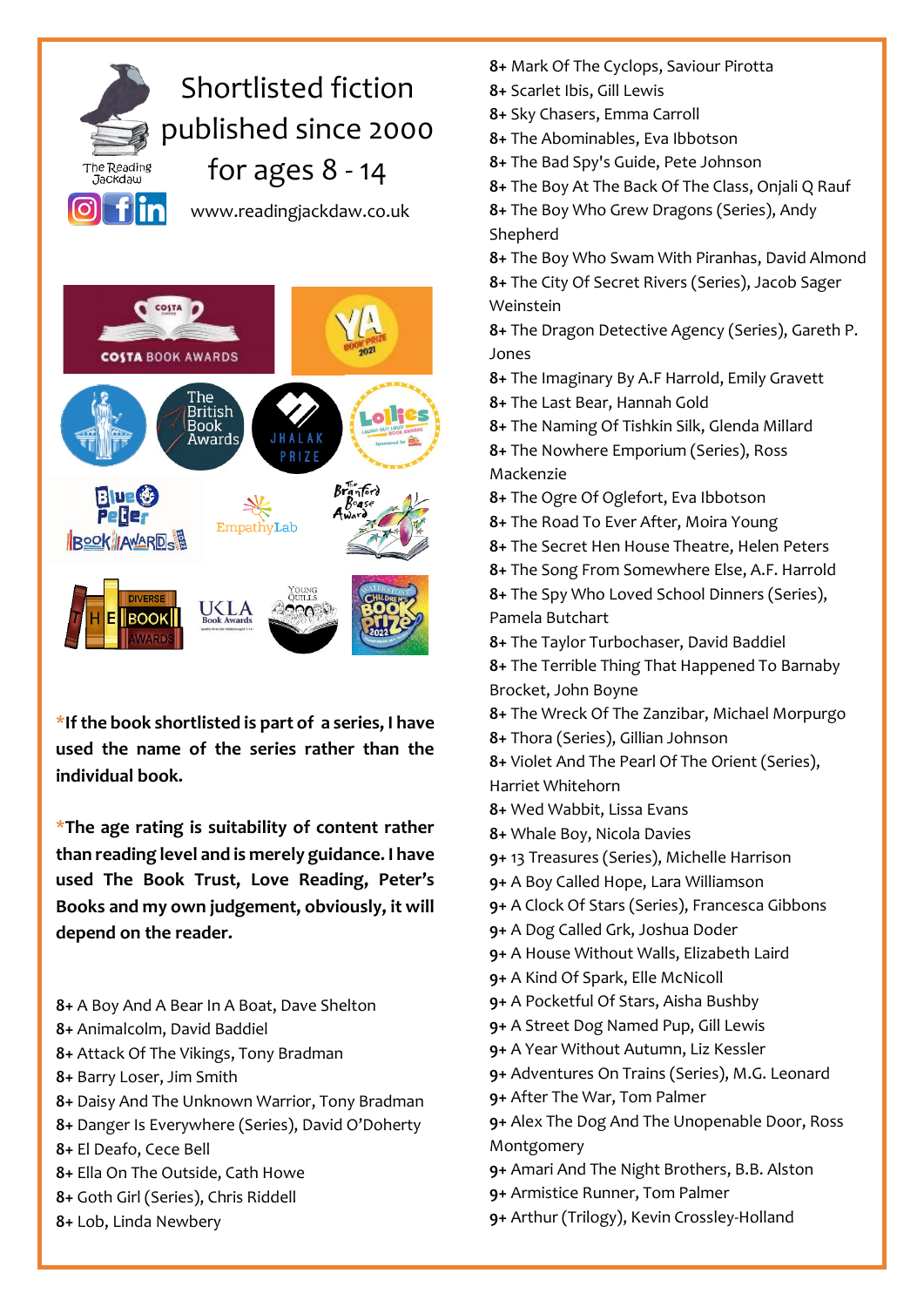- **9+** Atticus Claw (Series), Jennifer Gray
- **9+** Aubrey And The Terrible Yoot, Horatio Clare
- **9+** Bad Girls, Jacqueline Wilson
- **9+** Beetle Boy (Series), [M.G. Leonard](about:blank)
- **9+** Billy's Blitz, Barbara Mitchellhill
- **9+** [Blackout, Robert Swindells](https://www.history.org.uk/secondary/categories/925/module/5381/young-quills-2011/5387/blackout-by-robert-swindells-shorlisted-publis)
- **9+** Boy In The Tower[, Polly Ho-Yen](about:blank)
- **9+** Boy, Everywhere, [A. M. Dassu](about:blank)
- **9+** Call Me Drog, Sue Cowing
- **9+** Captain Rosalie, Timothee De Fombelle
- **9+** [Cat](about:blank) Royal (Series), [Julia Golding](about:blank)
- **9+** [Children Of The Benin Kingdom,](https://www.history.org.uk/primary/module/8774/young-quills-reviews-2021/10573/children-of-the-benin-kingdom) Dinah Orji
- **9+** Children Of The Quicksands, Efua Traore
- **9+** [Chronicles](about:blank) Of Ancient Darkness (Series)[, Michelle](about:blank)  [Paver](about:blank)
- **9+** Cogheart (Series), [Peter Bunzl](about:blank)
- **9+** Cosmic, [Frank Cottrell Boyce](about:blank)
- **9+** Counting 7's, Holly Goldberg Sloan
- **9+** Cowgirl[, G.R. Gemin](about:blank)
- **9+** Danny Chung Does Not Do Maths, Maisie Chan
- **9+** Darcy Burdock (Series)[, Laura Dockrill](about:blank)
- **9+** Darkmouth (Series)[, Shane Hegarty](about:blank)
- **9+** Diver's Daughter, Patrice Lawrence
- **9+** Double Act, Jacqueline Wilson
- **9+** Echo Mountain, Lauren Wolk
- **9+** Eddy Stone (Series), Simon Cherry
- **9+** Emily Sparkes (Series), Ruth Fitzgerald
- **9+** Fish Boy, Chloe Daykin
- **9+** Fish, [L. S. Matthews](about:blank)
- **9+** [Flood Child,](about:blank) Emily Diamand
- **9+** Football Detective (Series) , Tom Palmer
- **9+** [Framed, Frank Cottrell Boyce](about:blank)
- **9+** Freedom, Catherine Johnson
- **9+** Front Desk (Series), Kelly Yang
- **9+** Frostheart (Series), Jamie Littler
- **9+** High-Rise Mystery (Series)[, Sharna Jackson](about:blank)
- **9+** How Kirsty Jenkins Stole The Elephant, [Elen](about:blank)  [Caldecott](about:blank)
- **9+** How To Be Me, Cath Howe
- **9+** How To Train Your Dragon (Series) , Cressida Cowell
- **9+** Jack (Series), Sharon Creech,
- **9+** Jack Fortune And The Search For The Hidden Valley, Sue Purkiss
- **9+** Jake's Tower, Elizabeth Laird
- **9+** Jelly, Jo Cotterill
- **9+** Journey To The River Sea, Eva Ibbotson
- **9+** Kid Normal (Series)[, Greg James](about:blank) And [Chris Smith](about:blank)
- **9+** Lady Mary, Lucy Worsley
- **9+** Laura Marlin Mysteries (Series), [Lauren St John](about:blank)
- **9+** Letters From The Lighthouse, Emma Carroll
- **9+** Listen To The Moon, Michael Morpurgo
- **9+** Little Badman (Series), Henry White/ Humza Arshad
- **9+** Little Light, Coral Rumble
- **9+** Look Both Ways, Jason Reynolds
- **9+** Lori And Max (Series), Catherine O'Flynn
- **9+** Lucky Button, Michael Morpurgo
- **9+** Meteorite Strike, [A. G. Taylor](about:blank)
- **9+** Millions, Frank Cottrell Boyce
- **9+** Mohinder's War, Bali Rai
- **9+** Moon Pie, Simon Mason
- **9+** My Brother Is A Superhero (Series), David Solomons
- **9+** My Brother's Ghost, Allan Ahlberg
- **9+** My Laugh-Out-Loud Life (Series), Burhana Islam
- **9+** My Name Is Victoria, Lucy Worsley
- **9+** No Such Thing As Dragons, Philip Reeve
- **9+** Not As We Know It, Tom Avery
- **9+** October, October, Katya Balen
- **9+** Olivia Kidney, [Ellen Potter](about:blank)
- **9+** Orion Lost[, Alastair Chisholm](about:blank)
- **9+** Orphans Of The Tide (Series), Struan Murray
- **9+** Our Castle By The Sea, Lucy Strange
- **9+** Owen And The Soldier Written, Lisa Thompson
- **9+** Pay Attention Carter Jones, Gary D. Schmidt
- **9+** Petunia Perry And The Curse Of The Ugly Pigeon, Pamela Butchart
- **9+** Potter's Boy, Tony Mitton
- **9+** Private Peaceful, Michael Morpurgo
- **9+** Queen Of Freedom, Catherine Johnson
- **9+** Rooftoppers, Katherine Rundell
- **9+** Ruby Holler, Sharon Creech
- **9+** [Run Rabbit Run, Barbara Mitchelhill](https://www.history.org.uk/secondary/categories/925/module/5381/young-quills-2011/5384/run-rabbit-by-run-barbara-mitchellhill-shortlist)
- **9+** Running On Empty, S. E. Durrant
- **9+** Running Tide (Series), Stephen Potts
- **9+** School For Skylarks, Sam Angus
- **9+** [Sebastian Darke](about:blank) (Series), [Philip Caveney](about:blank)
- **9+** Secret Of The Stones, Tony Bradman
- **9+** Secrets Of The Sun King, Emma Carroll
- **9+** [Shadow Forest, Matt Haig](about:blank)
- **9+** Shakespeare's Secret, [Elise Broach](about:blank)
- **9+** Show Us Who You Are, Elle McNicoll
- **9+** Smugglers[, Christopher Russell](about:blank)
- **9+** Son Of The Circus, E. L. Norry
- **9+** [Song Quest](about:blank) (Series), Katherine Roberts
- **9+** Sputnik's Guide To Life On Earth, F. Cottrell Boyce
- **9+** Spymice (Series), [Heather Vogel Frederick](about:blank)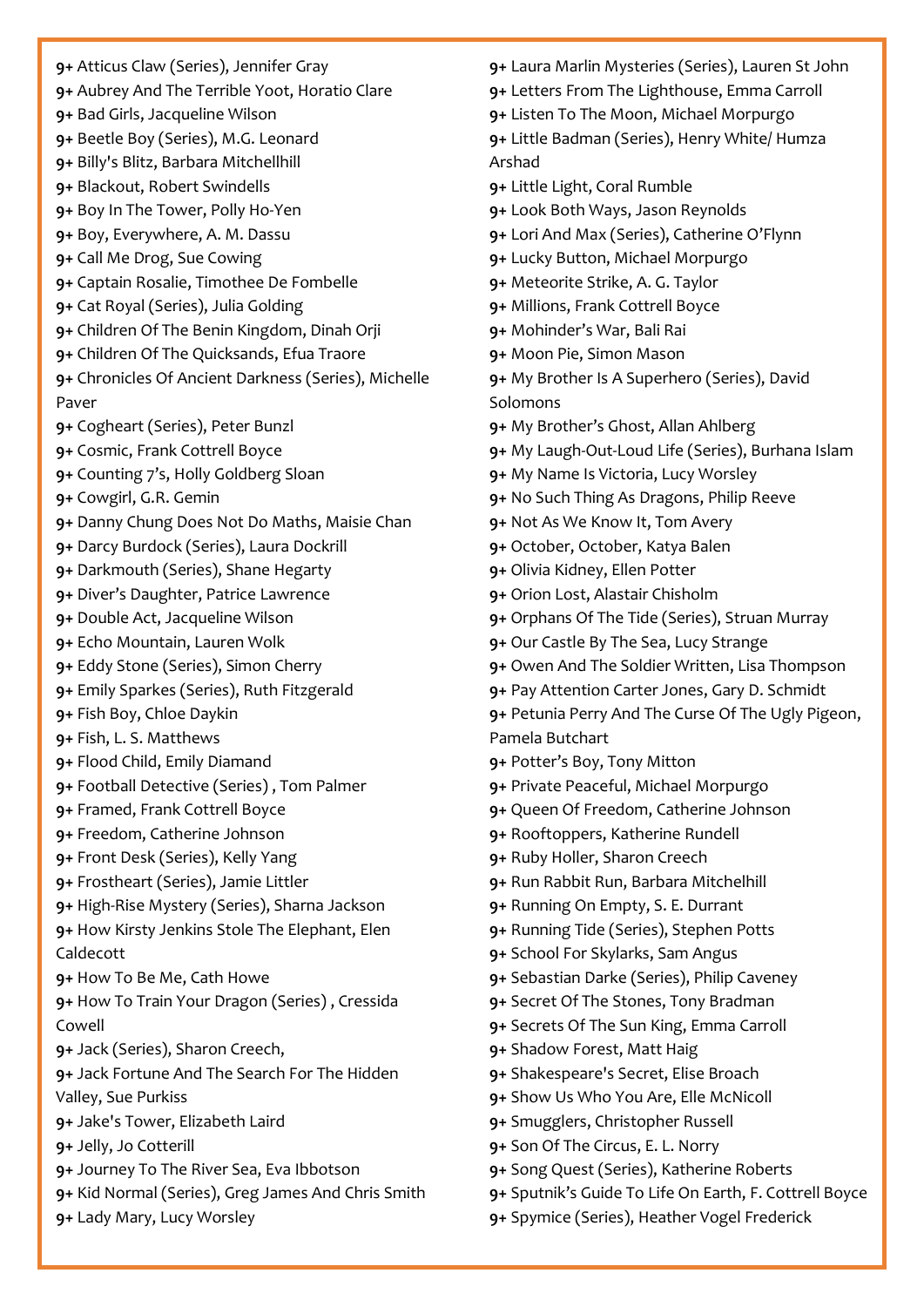**9+** Stay Where You Are Then Leave, John Boyne **9+** Stop The Train, Geraldine McCaughrean **9+** Stuart Holden (Series), Lissa Evans **9+** Talking To The Moon, S.E. Durrant **9+** Tall Story, Candy Gourlay **9+** The Amazing Maurice And His Educated Rodents (Discworld), Terry Pratchett **9+** The Amazing Story Of Adolphus Tips[, Michael](about:blank)  [Morpurgo](about:blank) **9+** The Astounding Broccoli Boy, [Frank Cottrell-](about:blank)[Boyce](about:blank) **9+** The Bed And Breakfast Star, Jacqueline Wilson **9+** The Best Medicine, Christine Hamill **9+** The Boy Who Fell Down Exit 43[, Harriet Goodwin](about:blank) **9+** The Boy Who Made Everyone Laugh, Helen Rutter **9+** The Considine Curse, [Gareth P. Jones](about:blank) **9+** The Dollmaker Of Krakow, R.M. Romero **9+** The Dumpy Princess, Karin Fernald **9+** The Explorer, Katherine Rundell **9+** The Fastest Boy In The World, Elizabeth Laird **9+** The Five Realms (Series)[, Kieran Larwood](about:blank) **9+** The Ghost Behind The Wall, Melvin Burgess **9+** The Girl Who Speaks Bear, Sophie Anderson **9+** The Girl Who Stole An Elephant, Nizrana Farook **9+** The Goldfish Boy, Lisa Thompson **9+** The House On The Ede, Alex Cotter **9+** The Land Of Neverendings, Kate Saunders **9+** The Last Wild (Series), Piers Torday **9+** The Light Jar, Lisa Thompson **9+** The Little Gentlemen, Philippa Pearce **9+** The Lost Gods, Francesca Simon **9+** The Memory Cage, [Ruth Eastham](about:blank) **9+** The Middler[, Kirsty Applebaum](about:blank) **9+** The Mystery Of The Colour Thief[, Ewa](about:blank)  [Jozefkowicz](about:blank) **9+** The Outlaw Varjak Paw (Series)[, S. F. Said](about:blank) **9+** The Parent Agency, David Baddiel **9+** The Sad Ghost Club, Lize Meddings **9+** The Shark Caller, Zillah Bethall **9+** [The Siege Of Caerlaverock,](https://www.history.org.uk/primary/module/8774/young-quills-reviews-2021/10575/the-siege-of-caerlaverock) Barbara Henderson **9+** The Sinclair's Mystery (Series), [Katherine](about:blank)  [Woodfine](about:blank) **9+** The Skylarks' War, Hilary McKay **9+** [The Sleeping Army, Francesca Simon](https://www.history.org.uk/secondary/categories/925/module/5381/young-quills-2011/5386/the-sleeping-army-by-francesca-simon-shortlisted) **9+** The Space We're In, Katya Balen **9+** The Star Outside My Window, Onjali Q. Rauf **9+** The Starman And Me, Sharon Cohen

**9+** The Story Of The Blue Planet, Andri Snӕr Magnason

**9+** The Super Miraculous Journey Of Freddie Yates, Jenny Pearson

**9+** The Thing With Finn, Tom Kelly

- **9+** The Time Of Green Magic, Hilary McKay
- **9+** The Time Wreccas (Series), Val Tyler
- **9+** The Unforgotten Coat, Frank Cottrell Boyce
- **9+** [The White Phoenix,](https://www.history.org.uk/secondary/module/8774/young-quills-reviews-2021/10582/the-white-phoenix) Catherine Randall
- **9+** The Wild Robot, Peter Brown
- **9+** The Wildings (Series)[, Nilanjana Roy](about:blank)
- **9+** The Windvale Sprites[, Mackenzie Crook](about:blank)
- **9+** The Wizards Of Once (Series)[, Cressida Cowell](about:blank)
- **9+** The Wolf Wilder, Katherine Rundell
- **9+** Time Travelling With A Hamster, Ross Welford
- **9+** Tin Boy, Steve Cole
- **9+** To Be A Cat, Matt Haig
- **9+** Tom Gates (Series), [Liz Pichon](about:blank)
- **9+** Torn Pages, Sally Grindley
- **9+** [Treason, Berlie Doherty](https://www.history.org.uk/secondary/categories/925/module/5381/young-quills-2011/5385/treason-by-berlie-doherty-shortlisted-publishe)
- **9+** Underland Chronicles (Series)[, Suzanne Collins](about:blank)
- **9+** Us Minus Mum, Heather Butler
- **9+** Viking Mystery (Series), Janina Ramirez
- **9+** Vote For Effie, Laura Wood
- **9+** Voyage Of The Sparrowhawk, Natasha Farrant
- **9+** Wave Me Goodbye, Jacqueline Wilson
- **9+** [We Are Giants,](about:blank) Amber Lee Dodd
- **9+** Welcome To Nowhere, Elizabeth Laird
- **9+** When The Sky Falls, Phil Earl
- **9+** Who Let The Gods Out? (Series), [Maz Evans](about:blank)
- **9+** [Wild Boy, Rob Lloyd Jones](about:blank)
- **9+** Wildspark (Series), Vashti Hardy
- **9+** Windrush Child, Benjamin Zephaniah
- **9+** Winter Of The Wolves, Tony Bradman
- **9+** Wonder[, R. J. Palacio](about:blank)
- **9+** [Young](about:blank) Bond (Series)[, Charlie Higson](about:blank)

**9+** Zombierella: Fairy Tales Gone Wrong, Joseph Coelho

- **10+** A House Without Wall, Elizabeth Laird
- **10+** A Library Of Lemons, Jo Cotterill
- **10+** A Monster Calls, Patrick Ness
- **10+** Abela[, Berlie Doherty](about:blank)
- **10+** Airborn (Series), [Kenneth Oppel](about:blank)
- **10+** Artemis Fowl (Series), Eoin Colfer
- **10+** Asha & The Spirit Bird, Jasbinder Bilan
- **10+** Bad Blood, Rhiannon Lassiter
- **10+** Beyond The Bright Sea, Lauren Wolk
- **10+** Bird, [Crystal Chan](about:blank)
- **10+** Black Arts, Andrew Prentice [& Jonathan Weil](about:blank)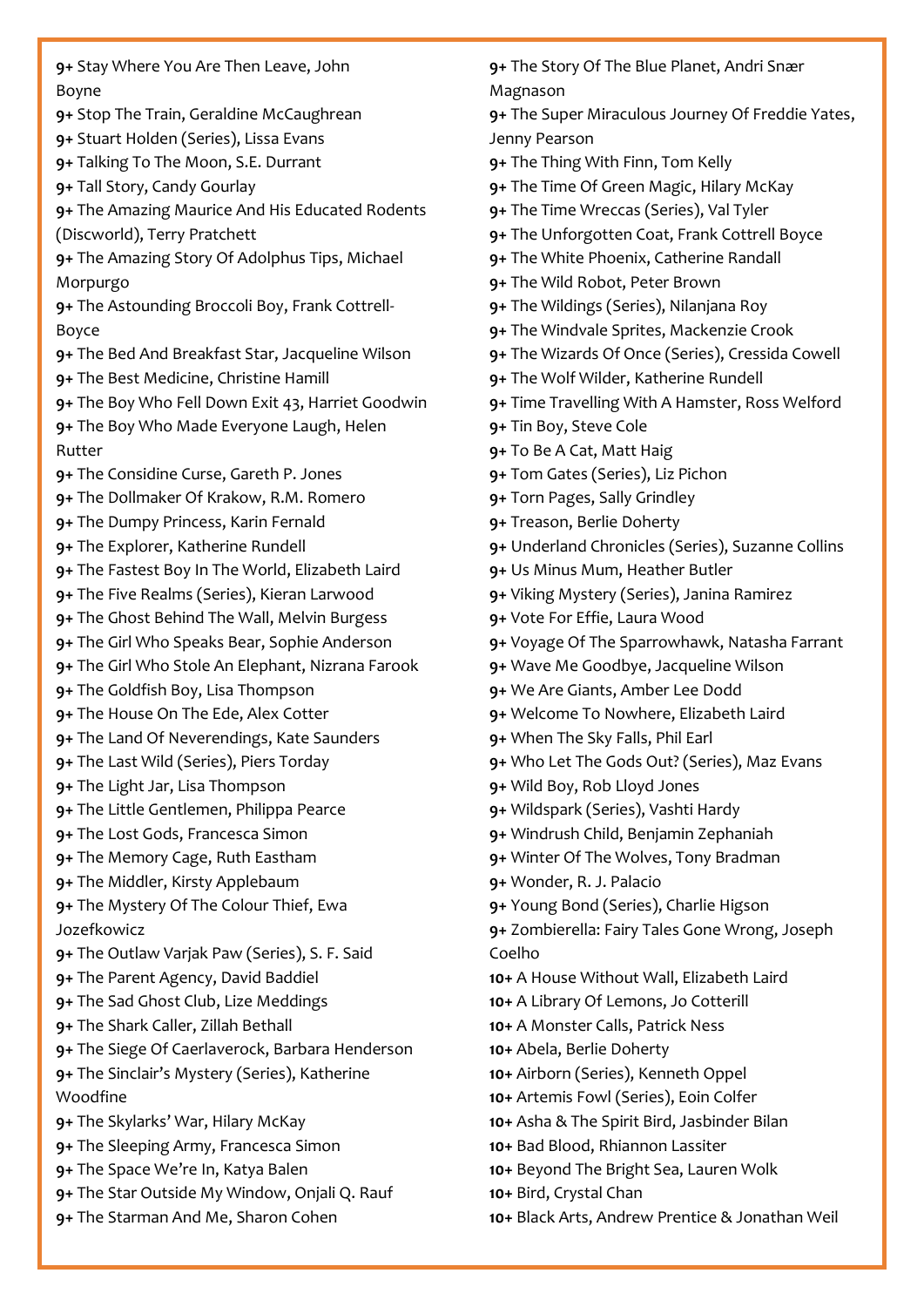**10+** Blackberry Blue (Short Stories), Jamila Gavin **10+** Bone Talk, Candy Gourlay **10+** Boy 87, [Ele Fountain](about:blank) **10+** Brightstorm (Series), [Vashti Hardy](about:blank) **10+** Brind And The Dogs Of War, Christopher Russell **10+** Casson Family (Series), Hilary McKay **10+** Charlie And Me: 421 Miles From Home, Mark Lowery **10+** Chronicles Of Egg (Series)[, Geoff Rodkey](about:blank) **10+** Cold Tom, Sally Prue **10+** Conkers And Grenades, Hilary Lee-Corbin **10+** [Dizzy,](about:blank) Cathy Cassidy **10+** Do You Know Me? Rebecca Westcott, Libby Scott **10+** Elfie And Jo (Series), Joan Lingard **10+** Fever Crumb (Series), Philip Reeve **10+** Five Children On The Western Front, Kate Saunders **10+** [Floodland,](about:blank) Marcus Sedgwick **10+** Frogkisser! Garth Nix **10+** [Frozen In Time, Ali Sparkes](about:blank) **10+** Girl With A White Dog[, Anne Booth](about:blank) **10+** Gorilla Dawn, Gill Lewis **10+** Gussie (Series), Ann Kelley **10+** Home, Nicola Davies **10+** I Am The Blade, J P Buxton **10+** [Ice Boy](about:blank) , Patricia Elliott **10+** Illegal, Eoin Colfer And Andrew Donkin **10+** In Her Element, Jamila Gavin **10+** In The Key Of Code, Aimee Lucido **10+** In The Shadow Of Heroes, Nicholas Bowling **10+** Jemima Small Versus The Universe, [Tamsin](about:blank)  [Winter](about:blank) **10+** Johnny Swanson, Eleanor Updale **10+** Kick, Mitch Johnson **10+** Lampie, Annet Schaap **10+** Liar And Spy, Rebecca Stead **10+** [Little Bits Of Sky,](about:blank) S.E. Durrant **10+** Love, Aubrey[, Suzanne Lafleur](about:blank) **10+** Montacute House, Lucy Jago **10+** [Montmorency](about:blank) (Series), Eleanor Updale **10+** Mortlock, [Jon Mayhew](about:blank) **10+** Murder Most Unladylike (Series)[, Robin Stevens](about:blank) **10+** Murkmere Hall (Series), Patricia Elliot **10+** My Name Is Mina, David Almond **10+** [Nathan Fox](about:blank) (Series), Lynn Brittney **10+** Nevermoor (Series)[, Jessica Townsend](about:blank) **10+** Northern Lights (Trilogy), Philip Pullman **10+** Once (Series), Morris Gleitzman

**10+** Our Castle By The Sea[, Lucy Strange](about:blank) **10+** [Paradise Barn](about:blank) (Series), Victor Watson **10+** Perfect (Series), [Helena Duggan](about:blank) **10+** Phoenix, S. F. Said **10+** Rebound, Kwame Alexander **10+** Revolt Against The Romans, Tony Bradman **10+** Ribblestrop (Series), Andy Mulligan **10+** Roller Girl, Victoria Jamieson **10+** Scavengers, Darren Simpson **10+** Scribbleboy, Philip Ridley **10+** Secret Friends, Elizabeth Laird **10+** Seven Sorcerers (Series), [Caro King](about:blank) **10+** Shiverton Hall (Duology), [Emerald Fennell](about:blank) **10+** Sky Dancer, Gill Lewis **10+** Sky Hawk, Gill Lewis **10+** Sparks, Ally Kennen **10+** Stoneheart (Trilogy), Charlie Fletcher **10+** Tales From The Sinister City (Series), [F. E. Higgins](about:blank) **10+** Tender Earth, Sita Brahmachari **10+** The Blackthorn Key (Series), [Kevin Sands](about:blank) **10+** The Bone Sparrow, Zana Fraillon **10+** The Book Of Boy, Catherin Gilbert Murdock **10+** The Book Of Dead Days, Marcus Sedgwick **10+** The Boy In The Burning House, Tim Wynne-Jones **10+** The Boy Who Sailed The Ocean In An Armchair, [Lara Willia](about:blank)mson **10+** [The Bubble Boy, S](about:blank)tewart Foster **10+** The Button War, Avi **10+** The Clockwork Crow (Series)[, Catherine Fisher](about:blank) **10+** The Closest Thing To Flying, Gill Lewis **10+** [The Crowfield Curse,](about:blank) Pat Walsh **10+** The Death-Defying Pepper Roux, Geraldine **McCaughrean 10+** The Eleventh Trade, Alyssa Hollingsworth **10+** The First King Of England, Stuart Hill **10+** [The Garbage King, Elizabeth Laird](about:blank) **10+** [The Girl Of Ink And Stars,](about:blank) Kiran Millwood Hargrave, **10+** The Great Sea Dragon Discovery, Pippa Goodheart **10+** The Guggenheim Mystery, Robin Stevens **10+** The House With Chicken Legs, Sophie Anderson **10+** The Illustrated Mum, Jacqueline Wilson **10+** The Island At The End Of Everything, Kiran Millwood Hargrave **10+** The Marvels, Brian Selznick **10+** The Merrybegot[, Julie Hearn](about:blank) **10+** The Midnight Zoo, Sonya Hartnett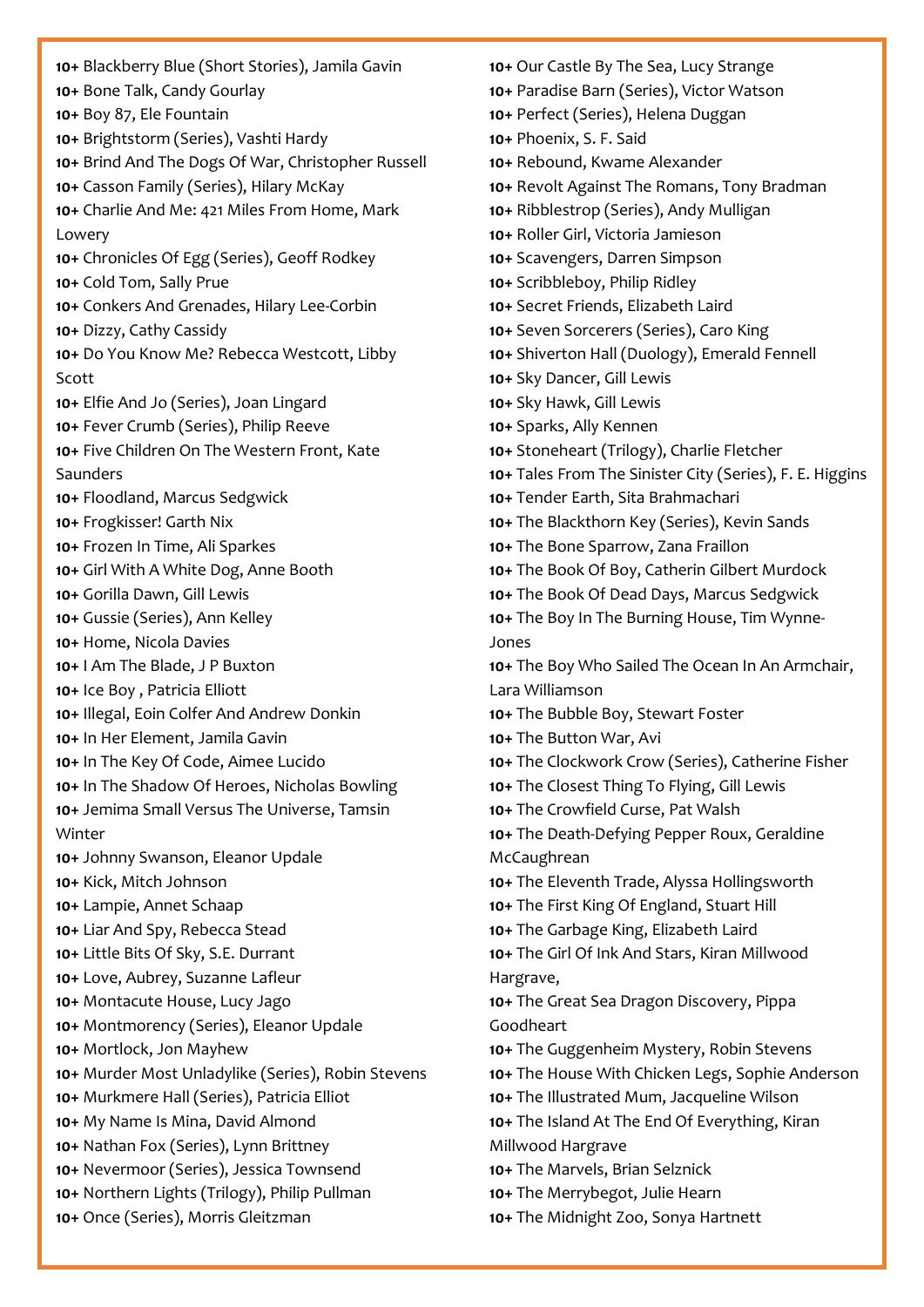**10+** The Monstrous Child, Francesca Simon **10+** The Pavee And The Buffer Girl, Siobhan Dowd **10+** The School For Good And Evil[, Soman Chainani](about:blank) **10+** The Silver Blade, Sally Gardner **10+** The Soup Movement, Ben Davis **10+** The Touchstone Trilogy, Steve Augarde **10+** The Train To Impossible Places (Series), P.G. Bell **10+** The Truth Sayer (Trilogy), Sally Prue **10+** The Whispering Road[, Livi Michael](about:blank) **10+** The Wolf Princess, Catherine Constable **10+** Thursday's Child, Sonya Hartnett **10+** Up On Cloud Nine, Anne Fine **10+** When Life Gives You Mangoes, Kereen Getten **10+** When The Stars Are Scattered, Omar Mohammed **10+** When You Reach Me, [Rebecca Stead](about:blank) **10+** Whistling In The Dark, Shirley Hughes **10+** Wolf Hollow, [Lauren Wolk](about:blank) **10+** [Young](about:blank) Bond (Series)[, Charlie Higson](about:blank) **11+** [The Poison Boy,](about:blank) Fletcher Moss **11+** [A Beautiful Lie,](about:blank) Irfan Master **11+** A Face Like Glass Frances Hardinge **11+** A Greyhound Of A Girl, Roddy Doyle **11+** A Skinful Of Shadows, Frances Hardinge **11+** After Tomorrow, Gillian Cross **11+** Anna And The Swallow Man, [Gavriel Savit](about:blank) **11+** Artichoke Hearts[, Sita Brahmachari](about:blank) **11+** Bartimaeus (Series), Jonathan Stroud **11+** Bloodline (Trilogy), Katy Moran **11+** [Bone Jack,](about:blank) Sara Crowe, **11+** Booked, Kwame Alexander **11+** Bunker 10, [J. A. Henderson](about:blank) **11+** Changeling (Series), [Steve Feasey](about:blank) **11+** Check Mates, Stewart Foster **11+** Clay, David Almond **11+** Crusade, Elizabeth Laird **11+** Cuckoo Song, Frances Hardinge **11+** Darkside (Series), [Tom Becker](about:blank) **11+** Dead End In Norvelt, Jack Gantos **11+** Dead Ends[, Erin Lange](about:blank) **11+** Desperate Measures, [Laura Summers](about:blank) **11+** [Devil's Kiss,](about:blank) Sarwat Chadda **11+** Eleven Eleven, Paul Dowswell, **11+** Fat Boy Swim, [Catherine Forde](about:blank) **11+** [Feather Boy,](about:blank) Nicky Singer **11+** [Finding Violet Park,](about:blank) Jenny Valentine **11+** [Fly By Night,](about:blank) Frances Hardinge **11+** Flyaway, [Lucy Christopher](about:blank) **11+** Follow Me Down, [Julie Hearn](about:blank) 

**11+** Geek Girl (Series)[, Holly Smale](about:blank) **11+** [Gideon The Cutpurse,](about:blank) Linda Buckley-Archer **11+** Girl. Boy. Sea. Chris Vick **11+** Half Brother, Kenneth Oppel **11+** Healing Wars (Trilogy)[, Janice Hardy](about:blank) **11+** Hero On A Bicycle, Shirley Hughes **11+** Icemark Chronicles (Series)[, Stuart Hill](about:blank) **11+** Itch (Trilogy), Simon Mayo **11+** Just Henry, Michelle Magorian **11+** Keeper, Mal Peet **11+** King Of Shadows, Susan Cooper **11+** [Life, Interrupted,](about:blank) Damian Kelleher **11+** [Mortal Engines](about:blank) (Series), Philip Reeve **11+** My Brigadista Year, Katherine Paterson **11+** [My Sister Lives On The Mantelpiece,](about:blank) Annabel Pitcher **11+** No Fixed Address, Susin Nielsen **11+** North Child[, Edith Pattou](about:blank) **11+** Not The End Of The World, Geraldine **McCaughrean 11+** Ostrich Boys, Keith Gray **11+** Race To The Frozen North, Catherine Johnson **11+** Raspberries On The Yangtze, Karen Wallace **11+** River Boy, Tim Bowler **11+** Rowan The Strange, Julie Hearn **11+** Sawbones, Catherine Johnson **11+** Scar Hill, Alan Temperley **11+** Shadow Of The Minotaur, Alan Gibbons **11+** Siberia[, Ann Halam](about:blank) **11+** Skull In The Wood, Sandra Greaves **11+** Slick, M.M. Vaughan **11+** Smart[, Kim Skater](about:blank) **11+** Stealing Stacey[, Lynne Reid Banks](about:blank) **11+** Tales From Outer Suburbia, Shaun Tan **11+** [Thanis,](about:blank) Hazel Riley **11+** The Ant Colony, Jenny Valentine **11+** The Blue-Eyed Aborigine, Rosemary Hayes **11+** [The Book](about:blank) Of Bayern (Series), [Shannon Hale](about:blank) **11+** The Boundless, Kenneth Oppel **11+** The Cabinet Of Curiosities, Paul Dowswell **11+** The Carbon Diaries 2015 (Duology) , Saci Lloyd **11+** The Dark Horse, Marcus Sedgwick **11+** The Deepest Breath[, Meg Grehan](about:blank) **11+** The Diaries Of Bluebell Gadsby (Series), Natasha Farrant **11+** The Disappearances[, Emily Bain Murphy](about:blank) **11+** The Distance Between Me And The Cherry Tree, Paolo Peretti **11+** The Edge, Alan Gibbons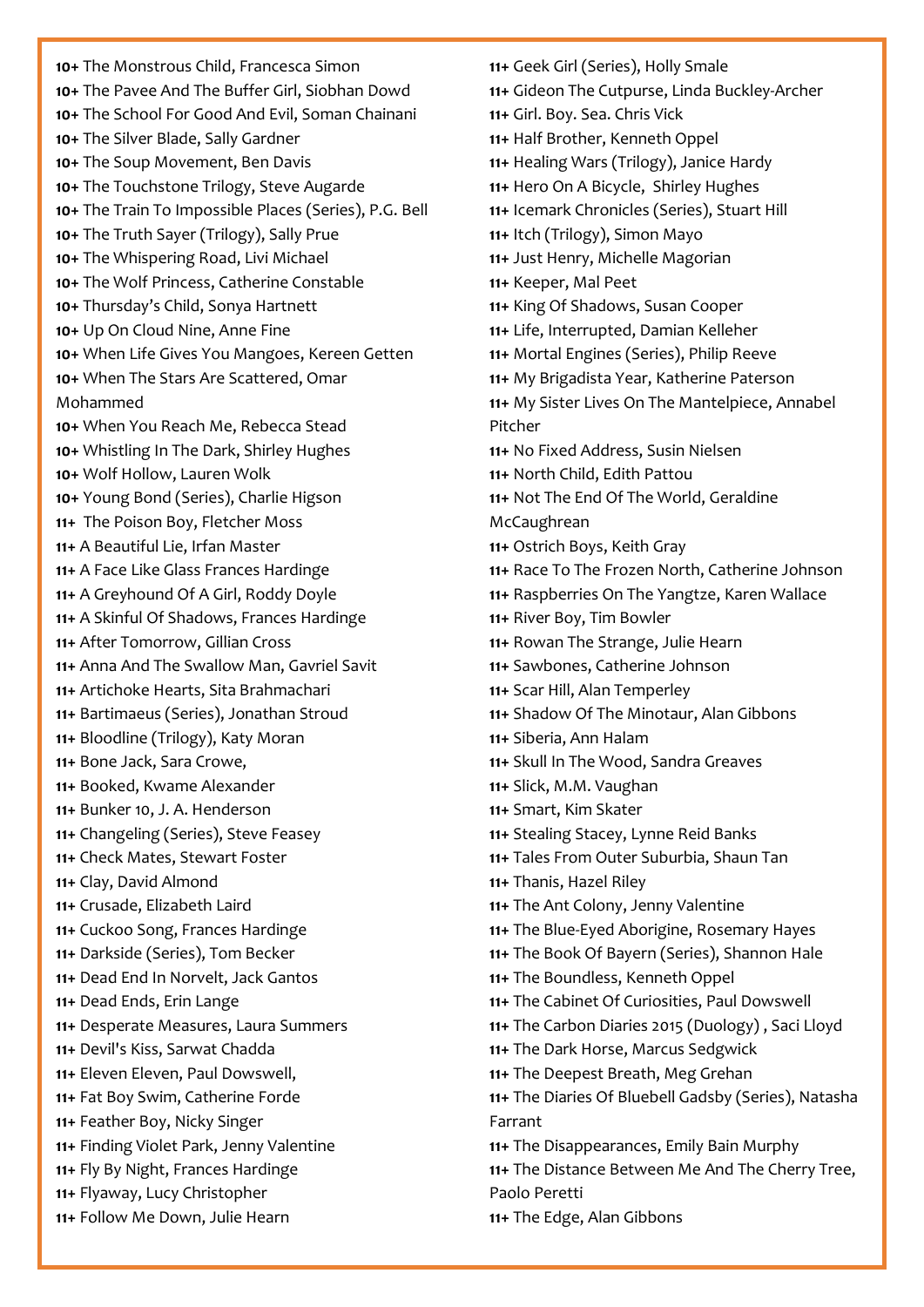**11+** The Falconer's Knot, Mary Hoffman **11+** The Fire-Eaters, David Almond **11+** [The Firing,](about:blank) Richard MacSween **11+** The Flask, Nicky Singer **11+** The Fox Girl And The White Gazelle, Victoria Williamson **11+** The Girl Who Could Fly[, Victoria Forester](about:blank) **11+** The Goldsmith's Daughter, Tanya Landman **11+** The Goose Road, Rowena House **11+** The Graveyard Book, Neil Gaiman **11+** The Hanged Man Rises, Sarah Naughton **11+** The Hunted, Alex Shearer **11+** The Kite Rider, Geraldine McCaughrean **11+** The Lady In The Tower, [Marie-Louise Jensen](about:blank) **11+** The Murderer's Ape, Jakob Wegelius **11+** The New Policeman, Kate Thompson **11+** The Oracle Prophecies (Trilogy), Catherine Fisher **11+** The Other Side Of Truth, Beverley Naidoo **11+** The Positively Last Performance, Geraldine McCaughrean **11+** The Quantum Prophecy (Series), [Michael Carroll](about:blank) **11+** The Rasputin Dagger, Theresa Breslin **11+** The Ropemaker Duology), Peter Dickinson **11+** The Seeing, Diana Hendry **11+** The Speed Of The Dark, Alex Shearer **11+** The Survival Game, Nicky Singer **11+** The Wall, William Sutcliffe **11+** The Wanderer, Sharon Creech **11+** The Weight Of Water, Sarah Crossan **11+** The Year I Didn't Eat, Samuel Pollen **11+** [Timepiece Series, Anne Perry](https://www.history.org.uk/secondary/categories/925/module/5381/young-quills-2011/5398/rose-of-no-mans-land-by-anne-perry-shortlisted) **11+** Titanic, Death On The Water, Tom And Tony Bradman **11+** Trash, Andy Mulligan **11+** Troubadour, Mary Hoffman **11+** Tsunami Girl, Julian Sedgwick **11+** Unhooking The Moon, Gregory Hughes **11+** [Unique,](about:blank) Alison Allen-Gray **11+** Voyages In The Underworld Of Orpheus Black, Marcus Sedgwick And Julian Sedgwick **11+** [Ways To Live Forever,](about:blank) Sally Nicholls **11+** Where I Belong, Gillian Cross **11+** Where The World Ends, Geraldine McCaughrean **11+** Wind On Fire Trilogy William Nicholson **11+** Witch Child (Duology), Celia Rees **11+** [Wolf Blood, N M Browne](https://www.history.org.uk/secondary/categories/925/module/5381/young-quills-2011/5397/wolf-blood-by-n-m-browne-shortlisted-published) **11+** Zelah Green (Series), [Vanessa Curtis](about:blank) **12+** A Jigsaw Of Fire And Stars, Yaba Badoe **12+** Amy And Roger's Epic Detour, [Morgan Matson](about:blank)

**12+** An Island Of Our Own, Sally Nicholls **12+** Annexed, Sharon Dogar **12+** Apple And Rain, Sarah Crossan **12+** Bearmouth[, Liz Hyder](about:blank) **12+** Beast, Ally Kennen **12+** Being Billy, Phil Earle 1**2+** [Between Two Seas,](about:blank) Marie-Louise Jensen **12+** Bog Child, Siobhan Dowd **12+** Catching Teller Crow, Ambelin And Ezekiel Kwaymullin **12+** [Chaos](about:blank) Walking (Trilogy), Patrick Ness **12+** Clap When You Land, Elizabeth Acevedo **12+** Coram Boy, Jamila Gavin **12+** Eight Pieces Of Silva, Patrice Lawrence **12+** Encounters, Jason Wallace **12+** [Everybody Jam,](about:blank) Ali Lewis **12+** Fallen Grace, Mary Hooper **12+** Firebird, Elizabeth Wein **12+** Flip, Martyn Bedford **12+** Geekhood (Series), [Andy Robb](about:blank) **12+** [Guantanamo Boy,](about:blank) Anna Perera **12+** Heathrow Nights, Jan Mark **12+** Heaven Eyes, David Almond **12+** Hour Of The Bees[, Lindsay Eager](about:blank) **12+** [I, Ada,](https://www.history.org.uk/secondary/module/8774/young-quills-reviews-2021/10584/i-ada) Julia Gray **12+** Inventing Elliott, [Graham Gardner](about:blank) **12+** Jessica's Ghost, Andrew Norriss **12+** Just In Case, Meg Rosoff **12+** Kit's Wilderness, David Almond **12+** Long Lankin (Duology), Lindsey Barraclough **12+** Long Way Down, Jason Reynolds **12+** Looking At Stars, Jo Coterrill **12+** Mister Creecher, Chris Priestley **12+** Momentum, Saci Lloyd **12+** Noughts And Crosses, Malorie Blackman **12+** Now Is The Time For Running, Michael Williams **12+** On The Come Up, Angie Thomas **12+** Penalty, Mal Peet **12+** Quaker Trilogy, Ann Turnbull **12+** Railhead (Trilogy), Philip Reeve **12+** Revolver, Marcus Sedgwick **12+** [Riverkeep,](about:blank) Martin Stewart **12+** Seeds Of America (Trilogy), Laurie Halse Anderson **12+** [Sektion 20, Paul Dowswell-](https://www.history.org.uk/secondary/categories/925/module/5381/young-quills-2011/5395/sektion-20-by-paul-dowswell-shortlisted-publish)**12+** Set In Stone, Linda Newbery **12+** She Is Not Invisible, Marcus Sedgwick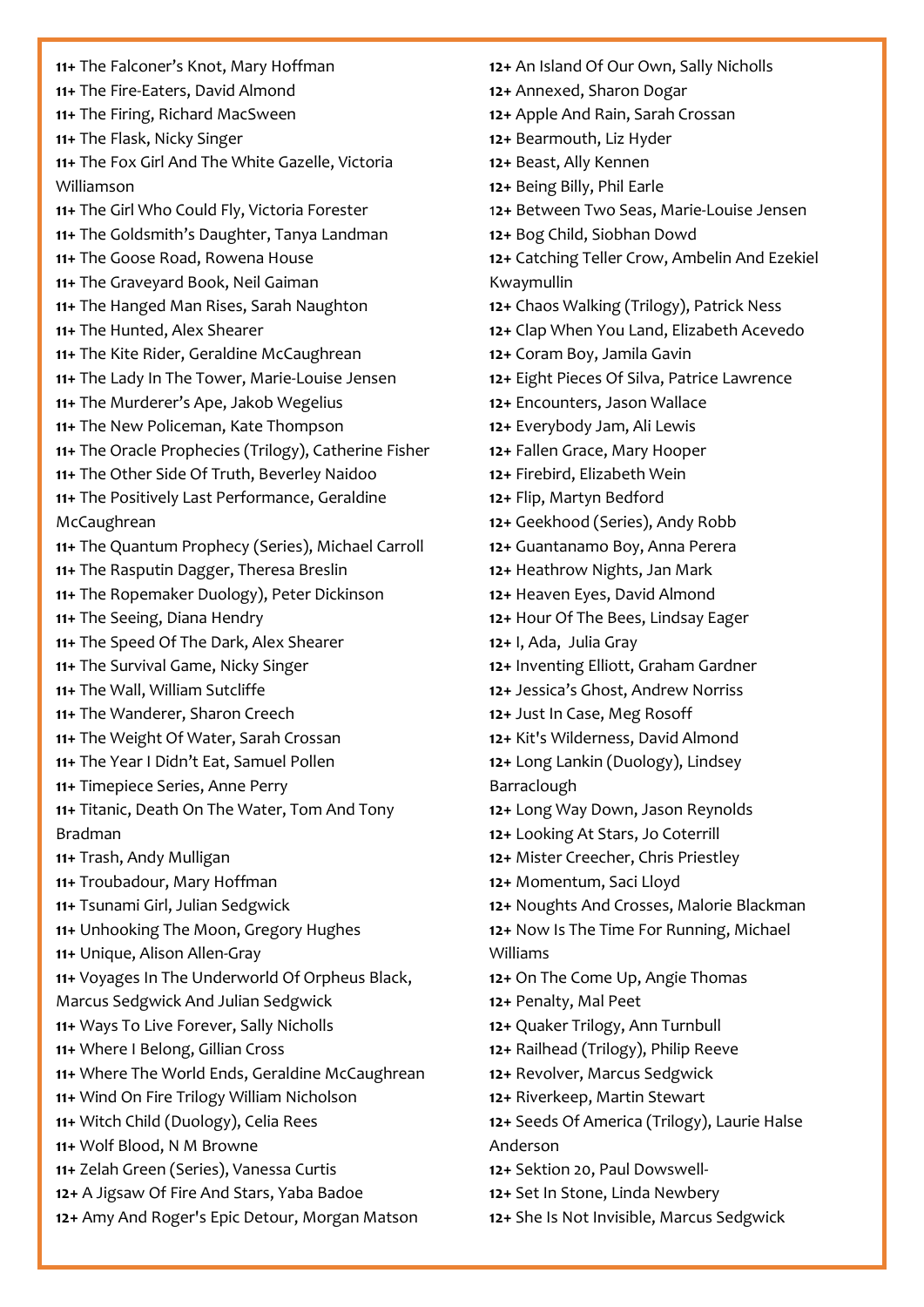**12+** Shine, Candy Gourlay **12+** Splinters Of Sunshine, Patrice Lawrence **12+** The Apple Tart Of Hope, [Sarah Moore Fitzgerald](about:blank) **12+** [The Beat Goes On,](about:blank) Adele Minchin **12+** The Bombs That Brought Us Together, Brian Conaghan **12+** The Boy In The Striped Pyjamas[, John Boyne](about:blank) **12+** The Child's Elephant, Rachel Campbell-Johnston **12+** The Colour Of The Sun, David Almond **12+** [The Door Of No Return,](about:blank) Sarah Mussi **12+** The Fault In Our Stars, John Green **12+** The Girl Savage, Katherine Rundell **12+** The Girl Who Became A Tree, Joseph Coelho **12+** The Hate U Give, Angie Thomas **12+** The Last Paper Crane, Kerry Drewery **12+** The Middle Of Nowhere, Geraldine McCaughrean **12+** The Red Ribbon, Lucy Adlington **12+** [The Things We Did For Love,](about:blank) Natasha Farrant **12+** [The Toymaker,](about:blank) Jeremy De Quidt **12+** [The Traitor Game](about:blank) , B. R. Collins **12+** The Upper World, Femi Fadugba **12+** The White Darkness, Geraldine McCaughrean **12+** The Young Inferno, John Agard **12+** Thornhill, [Pam Smy](about:blank) **12+** Tinder, Sally Gardner **12+** Until We Win, Linda Newbery **12+** Vango (Duology) Timothée De Fombelle **12+** [Velvet, Mary Hooper](https://www.history.org.uk/secondary/categories/925/module/5381/young-quills-2011/5394/velvet-by-mary-hooper-shortlisted-published-by) **12+** Waves, Sharon Dogar **12+** We Come Apart, Sarah Crossan & Brian Conaghan **12+** We Were Liars, E. Lockhart **12+** What I Was, Meg Rosoff **12+** When I Was Joe (Trilogy), Keren David **12+** When The World Was Ours, Liz Kessler **12+** White Crow, Marcus Sedgwick **12+** Witch, Finbar Hawkins **12+** Wolf Children, Paul Dowswell **13+** The Accident Season, Moira [Fowley-Doyle](about:blank) **13+** 13 Days Of Midnight (Series), [Leo Hunt](about:blank) **13+** A Good Girl's Guide To Murder (Series), Holly Jackson **13+** A Pure Swift Cry, Siobhan Dowd **13+** A Song For Ella Grey, David Almond **13+** [After The Snow,](about:blank) S. D. Crockett **13+** All The Truth That's In Me, Julie Berry **13+** Bad Alice, Jean Ure

**13+** Blood Red Road (Trilogy), Moira Young **13+** Blood Red Snow White, Marcus Sedgwick **13+** Broken Soup, [Jenny Valentine](about:blank) **13+** Bullet Boys, Ally Kennen **13+** Candy, Kevin Brooks **13+** Cane Warriors, Alex Wheatle **13+** Car Wash Wish, Sita Brahmachari **13+** Century, Sarah Singleton **13+** Chinglish, Sue Cheung **13+** Divergent, [Veronica Roth](about:blank) **13+** Everyone Dies Famous In A Small Town, Bonnie-Sue Hitchcock **13+** Exodus (Trilogy), Julie Bertagna **13+** Fire Colour One, Jenny Valentine **13+** Furious Thing, Jenny Downham **13+** Future Girl, Asphyxia **13+** Ghost Hawk, Susan Cooper **13+** Gloves Off, Louisa Reid **13+** Guard Your Heart, Sue Divin **13+** Hideous Beauty, William Hussey **13+** I Am Thunder, Muhammad Khan **13+** I Was Born For This, Alice Oseman **13+** [Infinite Sky, C.J. Flood](about:blank) **13+** Ink (Trilogy)[, Alice Broadway](about:blank) **13+** Insignia (Trilogy)[, S. J. Kincaid](about:blank) **13+** Internment[, Samira Ahmed](about:blank) **13+** Jennifer Jones (Duology), Anne Cassidy **13+** Kissing The Rain, Kevin Brooks **13+** [Last Train From Kummersdorf,](about:blank) Leslie Wilson **13+** Lenny's Book Of Everything, Karen Foxlee **13+** Maggot Moon, Sally Gardner **13+** Martyn Pig, Kevin Brooks **13+** Massive, Julia Bell **13+** Me Mam. Me Dad. Me. [Malcolm Duffy](about:blank) **13+** Midwinterblood, Marcus Sedgwick **13**+ Mike, Andrew Norris **13+** My Name's Not Friday, Jon Walter **13+** Nation, Terry Pratchett **13+** Not My Problem, Clara Smyth **13+** Nowhere On Earth, Nick Lake **13+** [Numbers](about:blank) (Trilogy), Rachel Ward **13+** On Midnight Beach, Marie-Louise Fitzpatrick **13+** One, Sarah Crossan **13+** Only Mostly Devastated, [Sophie Gonzales](about:blank) **13+** Orbiting Jupiter Written, Gary .D. Schmidt **13+** Orphan Monster Spy (Series), Matt Killeen **13+** Out Of Shadows, Jason Wallace **13+** Piglettes, Clémentine Beauvais **13+** Poppy (Duology), Mary Hooper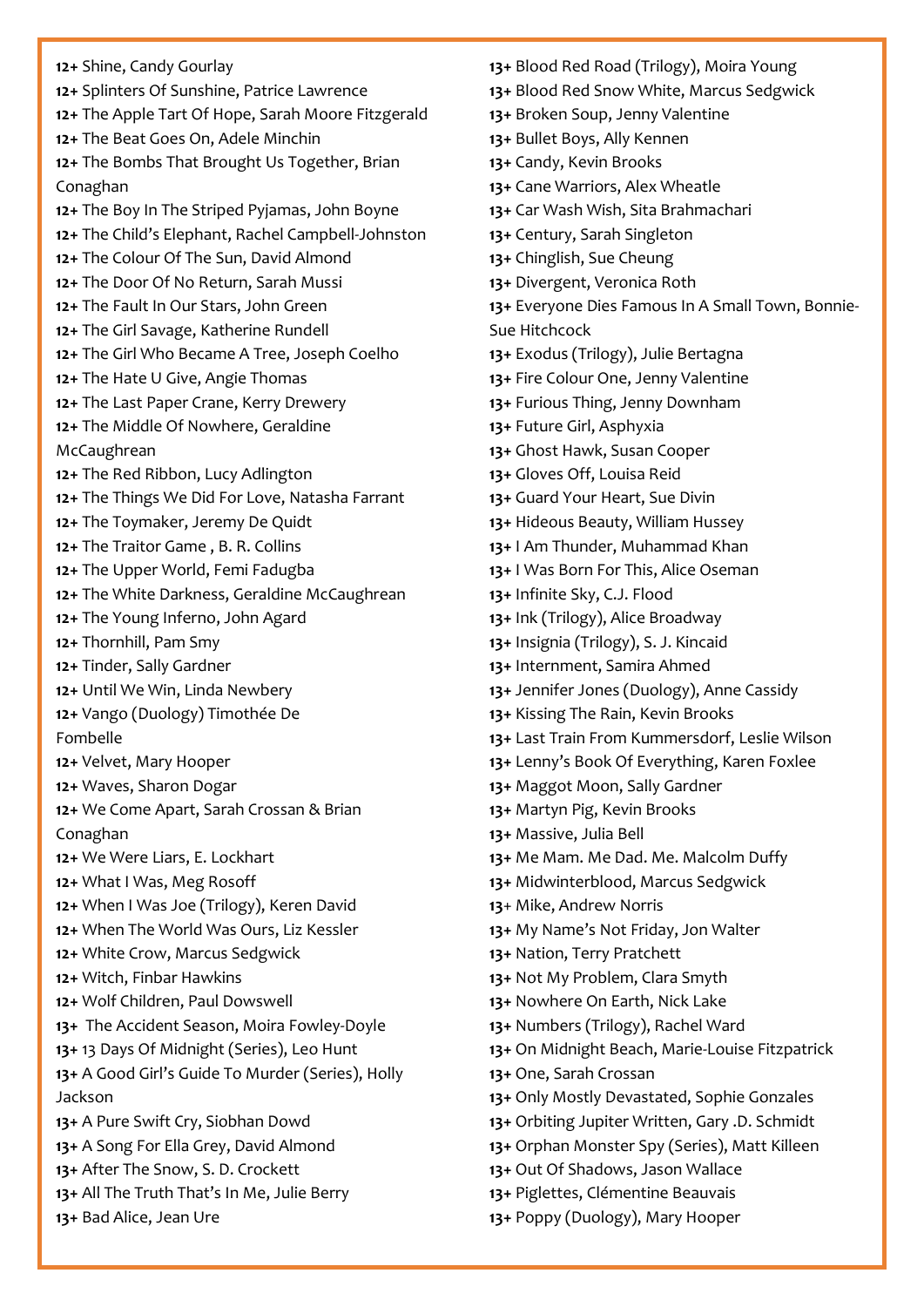**13+** Prisoner Of The Inquisition, Theresa Breslin **13+** Punching The Air, Ibi Zoboi **13+** Raybearer[, Jordan Ifueko](about:blank) **13+** Rook (Series), Anthony McGowan **13+** Rosie Loves Jack, Mel Darbon **13+** Run, Rebel, Manjeet Mann **13+** Seed, [Lisa Heathfield](about:blank) **13+** Seraphinaeries[, Rachel Hartman](about:blank) **13+** Skin Deep, [Laura Jarratt](about:blank) **13+** Sofa Surfer, Malcolm Duffy **13+** Solace Of The Road, Siobhan Dowd **13+** Sophie Someone, Hayley Long **13+** The Bride's Farewell, Meg Rosoff **13+** The Crossing, Manjeet Mann **13+** The Curious Incident Of The Dog In The Night-Time, Mark Haddon **13+** The Deathless Girls, Kiran Millwood Hargrave **13+** The Door That Led To Where, Sally Gardner **13+** The Enigma Game, Elizabeth Wein **13+** The Fool's Girl, Celia Rees **13+** The Garvie Smith Mysteries (Series), Simon Mason **13+** The Ghosts Of Heaven, Marcus Sedgwick **13+** The Gilded Ones, Namina Forna **13+** The Lie Tree, Frances Hardinge **13+** The Lottery[, Beth Goobie](about:blank) **13+** The Million Pieces Of Neena Gill[, Emma Smith-](about:blank)[Barton](about:blank) **13+** The Poet X, Elizabeth Acevedo **13+** The Reluctant Journal Of Henry K Larsen, Susin Nielsen **13+** The Rest Of Us Just Live Here, Patrick Ness **13+** The Scorpio Races, Maggie Stiefvater **13+** The Smell Of Other People's Houses, Bonnie-Sue Hitchcock **13+** The Truth About Lies[, Tracy Darnton](about:blank) **13+** The Whole Business With Kiffo And The Pitbull, [Barry Jonsberg](about:blank) **13+** Things A Bright Girl Can Do, Sally Nicholls **13+** Throne Of Glass (Series), [Sarah J. Maas](about:blank) **13+** Toffee, Sarah Crossan **13+** Troublemakers[, Catherine Barter](about:blank) **13+** Warehouse, Keith Gray **13+** Wereworld (Series), [Curtis Jobling](about:blank) **13+** What's Up With Jody Barton? Hayley Long **13+** Wildenstern Sequence (Series), [Oisín McGann](about:blank) **13+** [Winter Damage, Natasha Carthew](about:blank) **14+** (Un) Arranged Marriage, Bali Rai **14+** [A Note Of Madness,](about:blank) Tabitha Suzuma

**14+** [A Swift Pure Cry,](about:blank) Siobhan Dowd **14+** [A World Between Us, Lydia Syson](about:blank) **14+** Ace Of Spades, Faridah Abike-Lyimide **14+** After The Fire, Will Hill **14+** All The Bright Places, Jennifer Niven **14+** All The Things We Never Said, Yasmin Rahman **14+** Alpha: Abidjan To Gare Du Nord, Bessora, **14+** And The Stars Were Burning Brightly, Danielle Jawando **14+** Beck, Mal Peet, Meg Rosoff **14+** [Before I Die,](about:blank) Jenny Downham **14+** Between Shades Of Gray, [Ruta Sepetys](about:blank) **14+** [Big And Clever,](about:blank) Dan Tunstall **14+** Blood Family, Anne Fine **14+** Blue Sky Freedom[, Gabrielle Halberstam](about:blank) **14+** Buffalo Soldier, Tanya Landman **14+** Bunker Diary, Kevin Brooks **14+** Burn, Patrick Ness **14+** Butter, [Erin Lange](about:blank) **14+** Children Of Blood And Bone (Trilogy)[, Tomi](about:blank)  [Adeyemi](about:blank) **14+** Code Name Verity, Elizabeth Wein **14+** [Control Shift,](about:blank) Nick Manns **14+** [Daylight Saving,](about:blank) Edward Hogan **14+** Dying To Know You, Aiden Chambers **14+** Every Day, Davis Levithan **14+** Exposure, Mal Peet **14+** Felix Ever After, Kacen Callender **14+** Firekeeper's Daughter, Angeline Boulley **14+** Half Bad (Trilogy), Sally Green, **14+** [Hellbent,](about:blank) Anthony McGowan **14+** [How I Live Now,](about:blank) Meg Rosoff **14+** I boy, Kevin Brooks **14+** If You Find Me, [Emily Murdoch](about:blank) **14+** I'll Give You The Sun[, Jandy Nelson](about:blank) **14+** In Darkness, Nick Lake **14+** Indigo Donut, Patrice Lawrence **14+** Ketchup Clouds[, Annabel Pitcher](about:blank) **14+** Kill All Enemies, Melvin Burgess **14+** Lies We Tell Ourselves, Robin Talley **14+** Lucas, Kevin Brooks **14+** Mary's Monster: Love, Madness And How Mary Shelley Created Frankenstein, Lita Judge **14+** Monkey Wars, Richard Kurti **14+** Moonrise, Sarah Crossan **14+** More Than This, Patrick Ness **14+** Naked Without A Hat, Jeanne Willis **14+** Not Here To Be Liked, Michelle Quach **14+** Only Ever Yours[, Louise](about:blank) O'Neill